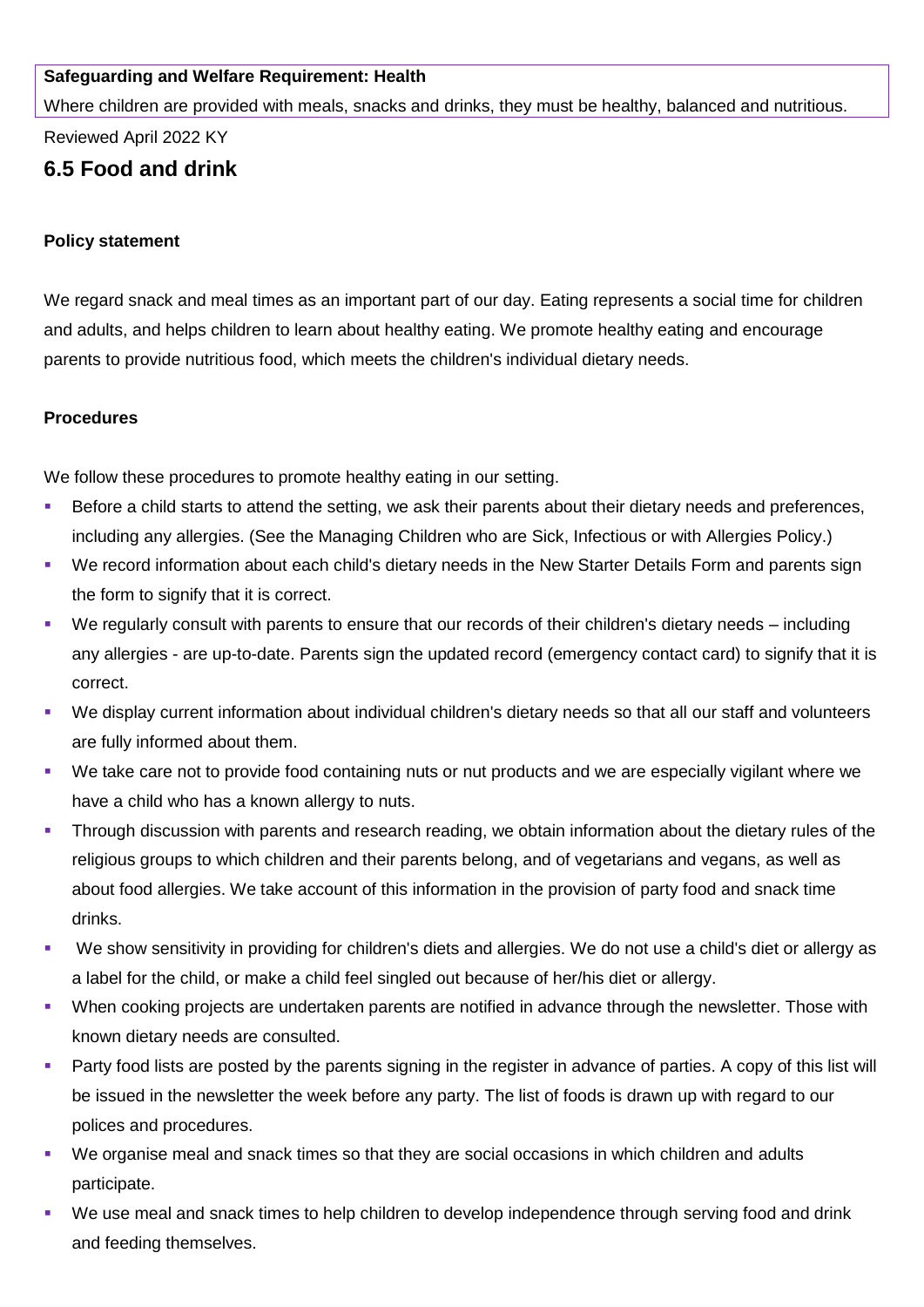- We have fresh drinking water constantly available for the children. We inform the children about how to obtain the water and that they can ask for water at any time during the day.
- We inform parents who provide food for their children about the storage facilities available in our setting.
- We give parents who provide food for their children information about suitable containers for food.
- In order to protect children with food allergies, we discourage children from sharing and swapping their food with one another.
- For children who drink milk, we provide semi skimmed pasteurised milk.
- Foods such as grapes, cherry tomatoes and small sausages are to be provided cut into lengthwise pieces to avoid being a choking hazard.
- **•** Parents are asked to provide a healthy nutritious snack from the following items, chopped fruit or vegetables and a plain or savoury filled bread item.

## *Packed lunches*

Where we cannot provide cooked meals and children are required to bring packed lunches, we:

- **EXECT** ensure perishable contents of packed lunches contain an ice pack to keep food cool;
- inform parents of our policy on healthy eating;
- encourage parents to provide sandwiches with a healthy filling, fruit, and milk based deserts, such as yoghurt or crème fraîche, where we can only provide cold food from home. We discourage sweet drinks and can provide children with water;
- discourage packed lunch contents that consist largely of crisps, processed foods, sweet drinks and sweet products such as cakes or biscuits. We reserve the right to return this food to the parent as a last resort;
- parents are to provide plates, drink container and cutlery as required; and
- ensure that adults sit with children so that the mealtime is a social occasion.
- The snacks and packed lunches must not contain any nuts or nut products or peanuts.

## **Food Allergen Training**

Katharine Yarwood has undertaken Food Allergen training.

The following are the 14 most common allergic ingredients. Parents must be informed if any of the following ingredients are in food and drinks made or served at pre-school. This does not mean they should not be used, as many are part of a staple diet, however, it does mean that it will be easier to avoid them for those children that have a recognised allergy or food intolerance.

Celery (including celeriac) Cereals including gluten (such as wheat, (including spelt and Khorasan), rye, barley and oats.) **Crustaceans** Eggs Fish Lupin (seeds, flour used in some baked goods and pasta) Milk **Molluscs**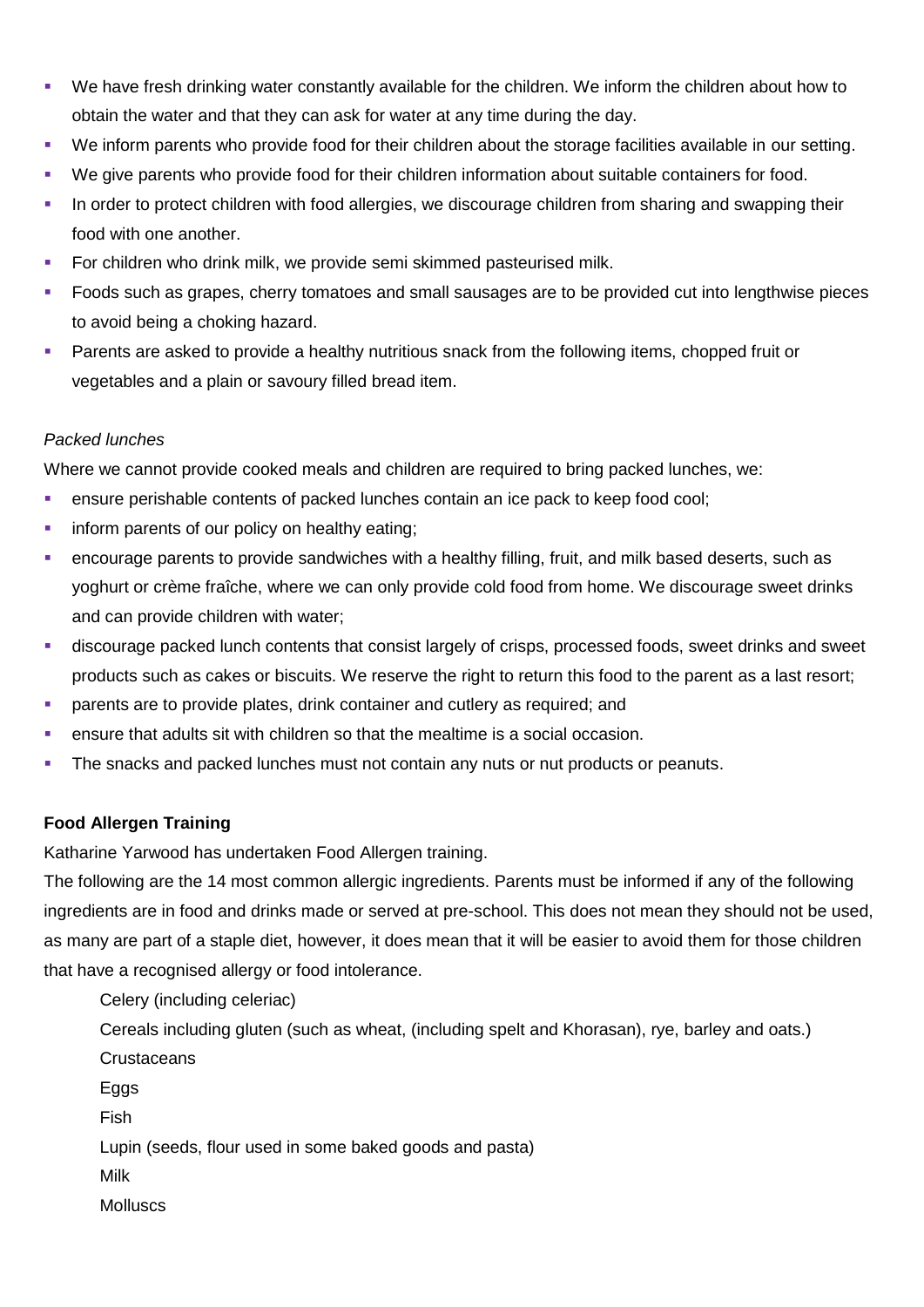Mustard **Nuts Peanuts** Sesame seeds Soya Sulphur dioxide

- **•** Parents information booklet will have the food and drink policy added to it as will the staff handbook.
- The ingredients of the pre-school playdough will be listed in the parent handbook and in the newsletter at the beginning of term.
- At all events where refreshments are provided the ingredients in the refreshments will be on display.
- For events with cake stalls which may include home-baked goods we ask all bakers to provide an ingredient list, however these items should not be sold as allergen-free.
- Party food list will be issued in the parent's newsletter a week before any party.
- Packaging with ingredients on to be kept and available on the day of the event and for a week after the event.

# **Legal framework**

■ Regulation (EC) 852/2004 of the European Parliament and of the Council on the Hygiene of Foodstuffs.

## **Further guidance**

■ Safer Food, Better Business (Food Standards Agency 2011)

| This policy was adopted by                        | Caversham Heights Pre-school | (name of provider) |
|---------------------------------------------------|------------------------------|--------------------|
| On                                                | 26th November 2018           | (date)             |
| Date to be reviewed                               | <b>April 2023</b>            | (date)             |
| Signed on behalf of the provider                  |                              |                    |
| Name of signatory                                 | Katharine Yarwood            |                    |
| Role of signatory (e.g. chair, director or owner) | Supervisor                   |                    |

# **Other useful Early Years Alliance publications**

- Nutritional Guidance for the Under Fives (Ed. 2010)
- **The Early Years Essential Cookbook (2009)**